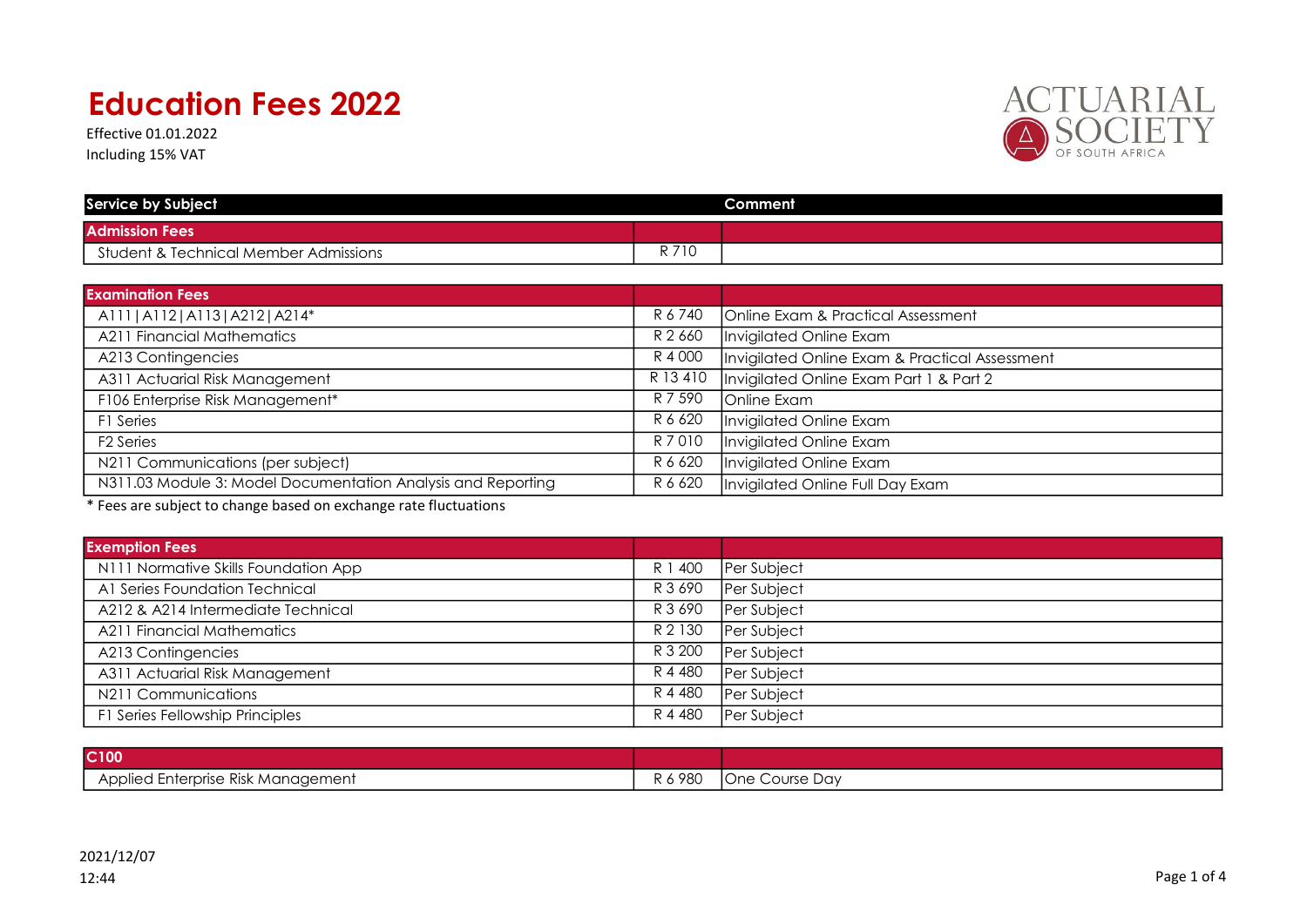Effective 01.01.2022 Including 15% VAT



| <b>Service by Subject</b>                       |          | Comment                                                                                                 |
|-------------------------------------------------|----------|---------------------------------------------------------------------------------------------------------|
| <b>Tuition Support</b>                          |          |                                                                                                         |
| A2 Series Tuition Full Package [Including Mock] | R 7 000  |                                                                                                         |
| A311 Tuition Full Package [Including Mock]      | R 10 000 | 130-hours contact time                                                                                  |
| F1 Series Tuition Full Package [Including Mock] | R 7 500  | Marked assigments of 100 marks (compulsory)<br>$\sqrt{\mathsf{Mock}}$ examination, marked with feedback |
| F2 Series Tuition Full Package [Including Mock] | R 13 000 |                                                                                                         |
| N211 Tuition [Including Mock]                   | R 5 000  | 4-5 Workshop Days, Marked Assignment, Mock Exam, Tutor Support                                          |
| Mock Exams [If taken stand-alone from Tuition]  | R 2 660  | Mock examination, marked with feedback                                                                  |
|                                                 |          | Marked assigments of 100 marks (voluntary)                                                              |

| <b>Study Material</b>                                       |         |                                                              |
|-------------------------------------------------------------|---------|--------------------------------------------------------------|
| Actuarial Exam Tactics: Learrn More, Study Less [Hard Copy] | R 240   | Plus Courier Fees for Outside of South Africa Delivery       |
| F Series Combined Pack [Hard Copy & Electronic]             | R 1 750 | Token plus Courier Fees for Outside of South Africa Delivery |
| F Series Notes [Hard Copy Only]                             | R 1 420 | Plus Courier Fees for Outside of South Africa Delivery       |
| F Series E-book [Electronic Copy Only]                      | R 1 180 | Token issued to download content                             |
| N311.05 Combined Pack [Hard Copy & Electronic]              | R 1 430 | Token Plus Courier Fees for Outside of South Africa Delivery |
| N311.05 Notes [Hard Copy Only]                              | R 1 190 | Plus Courier Fees for Outside of South Africa Delivery       |
| N311.05 E-Book [Electronic Copy Only]                       | R 970   | Token issued to download content                             |

| <b>Post Examination Counselling</b> |         |                                                           |
|-------------------------------------|---------|-----------------------------------------------------------|
| A311 Counselling per Exam           | R 6 040 | Individual Session with Examiner post Exam [FA & FB only] |
| N211 Counselling per Exam           | R 4 030 | Individual Session with Examiner post Exam [FA & FB only] |
| N311.03 Counselling per Exam        | R 4 030 | Individual Session with Examiner post Exam [FA & FB only] |
| F Series Counselling per Exam       | R 4 030 | Individual Session with Examiner post Exam [FA & FB only] |
| A311 Examiners Workshop             | R 1 640 | Group Session with Examiner post Exam                     |
| F Series Examiners Workshop         | R 1 090 | Group Session with Examiner post Exam                     |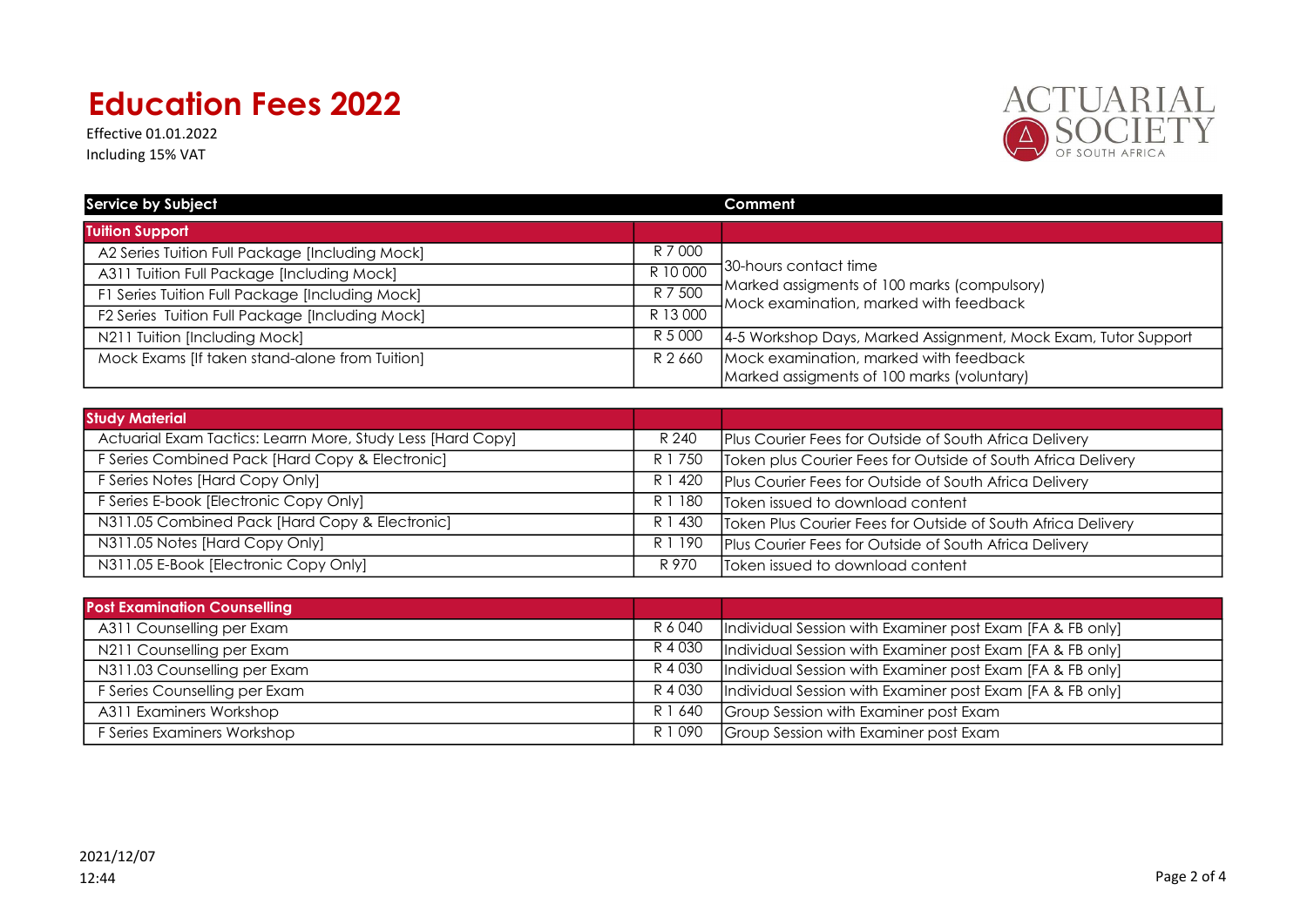Effective 01.01.2022 Including 15% VAT



| <b>Service by Subject</b>                                       |          | Comment                                                   |
|-----------------------------------------------------------------|----------|-----------------------------------------------------------|
| <b>Normative Skills</b>                                         |          |                                                           |
| N111 Normative Skills Foundation APP                            | R 2780   | <b>Three Modules</b>                                      |
| N111.01 Module 1: The Professional Actuary in South Africa      | R 820    | <b>IOnline Assessment</b>                                 |
| N111.02 Module 2: Professional Communications for Actuaries     | R 920    | <b>Online Assessment</b>                                  |
| N111.03 Module 3: Modelling Fundamentals                        | R 1 040  | Online Assessment                                         |
| N311 Normative Skills Core APP                                  | R 37 690 | <b>Seven Modules</b>                                      |
| N311.01 Module 1: Work based Learning [Associate]               | R 1 190  | Six-monthly Submissions Over Two-Years                    |
| N311.02 Module 2: Actuarial Business and Legal Awareness #      | R 5 500  | One Course Day                                            |
| N311.02 Module 2: Actuarial Business and Legal Awareness        | R 1 750  | Online Exam [Included in Course Fee]                      |
| N311.03 Module 3: Model Documentation Analysis and Reporting #  | R 5 500  | One Course Day                                            |
| N311.04 Module 4: Presentation Skills and Communication #       | R 5 500  | One Course Day                                            |
| N311.05 Module 5: Generic Practice Module                       | R 1 750  | Online Exam                                               |
| N311.06 Module 6: Strategic Thinking and Interpersonal Skills # | R 11 000 | Two Course Days                                           |
| N311.07 Module 7: Associate Professionalism Course #            | R 5 500  | One Course Day                                            |
| N411: Normative Skills Fellowship APP                           | R 13 420 | <b>Two Modules</b>                                        |
| N411.01 Module 1: Work based Learning [Fellow]                  | R 1 190  | Six-monthly Submissions Over an Additional One-Year       |
| N411.02 Module 2: Fellowship Professionalism Course #           | R 12 230 | Two Course Days [In Residence Overnight for Face-to-Face] |

# 10% Rebate for Online Core APP Courses; 20% Rebate for Online Fellowship APP